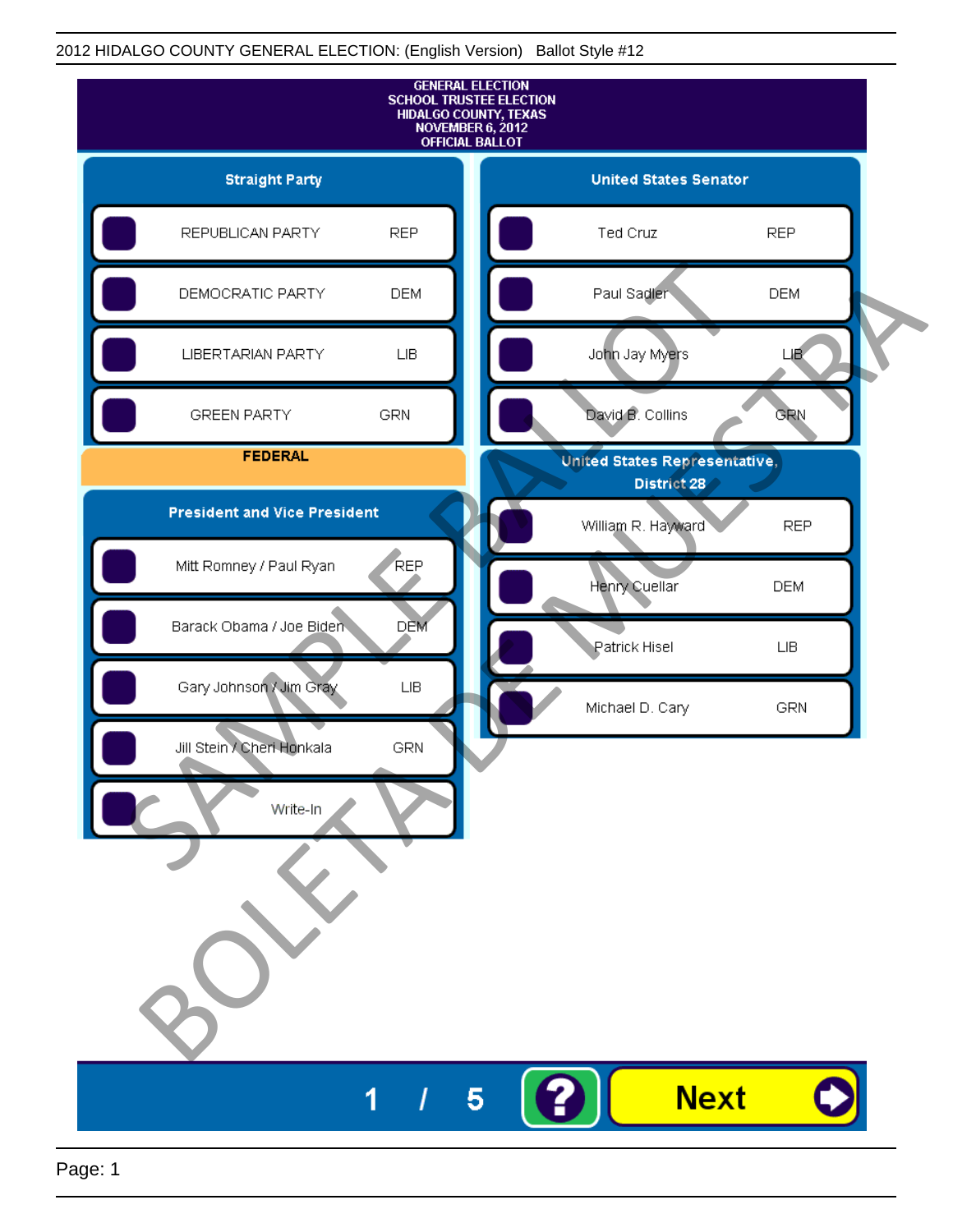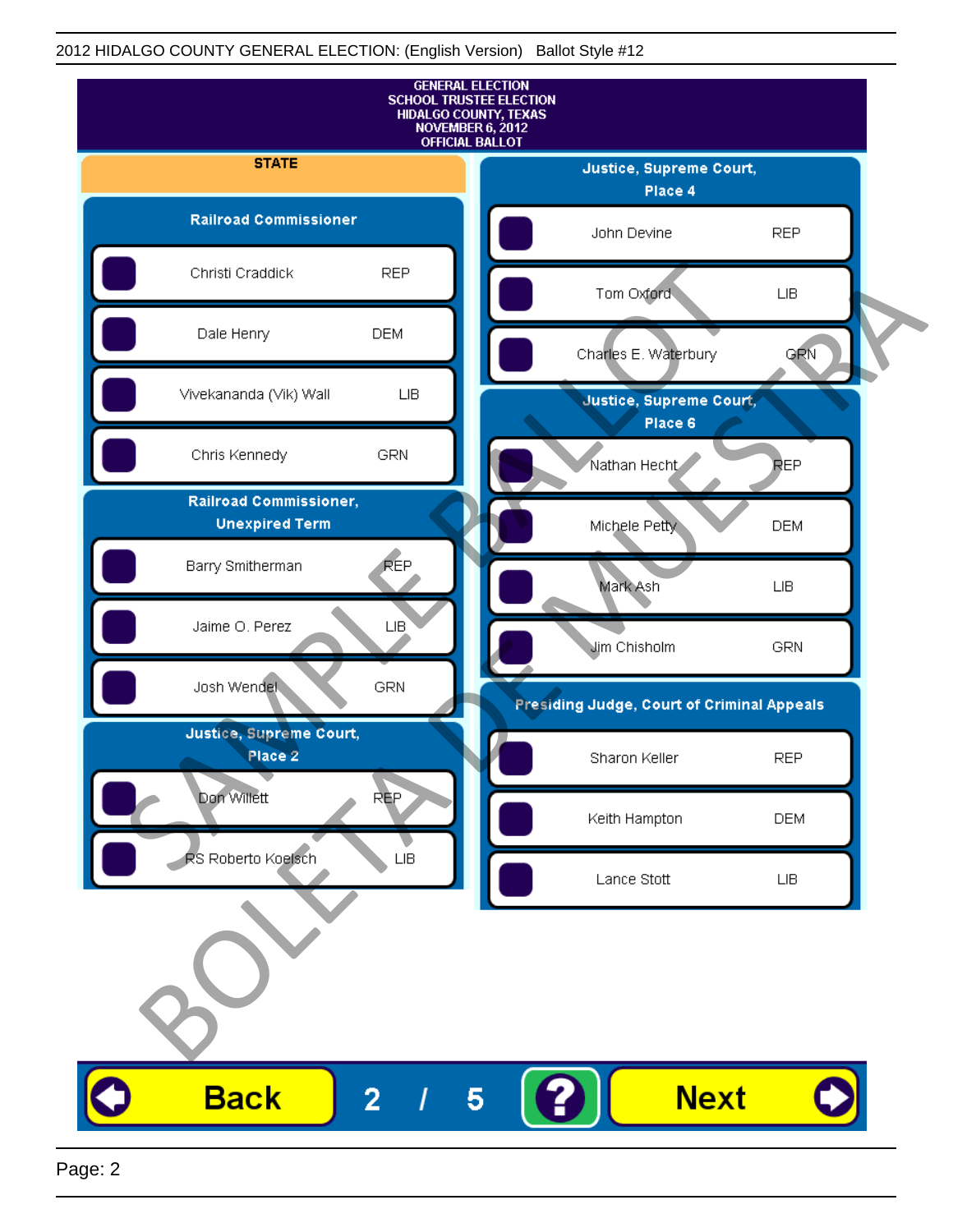

Page: 3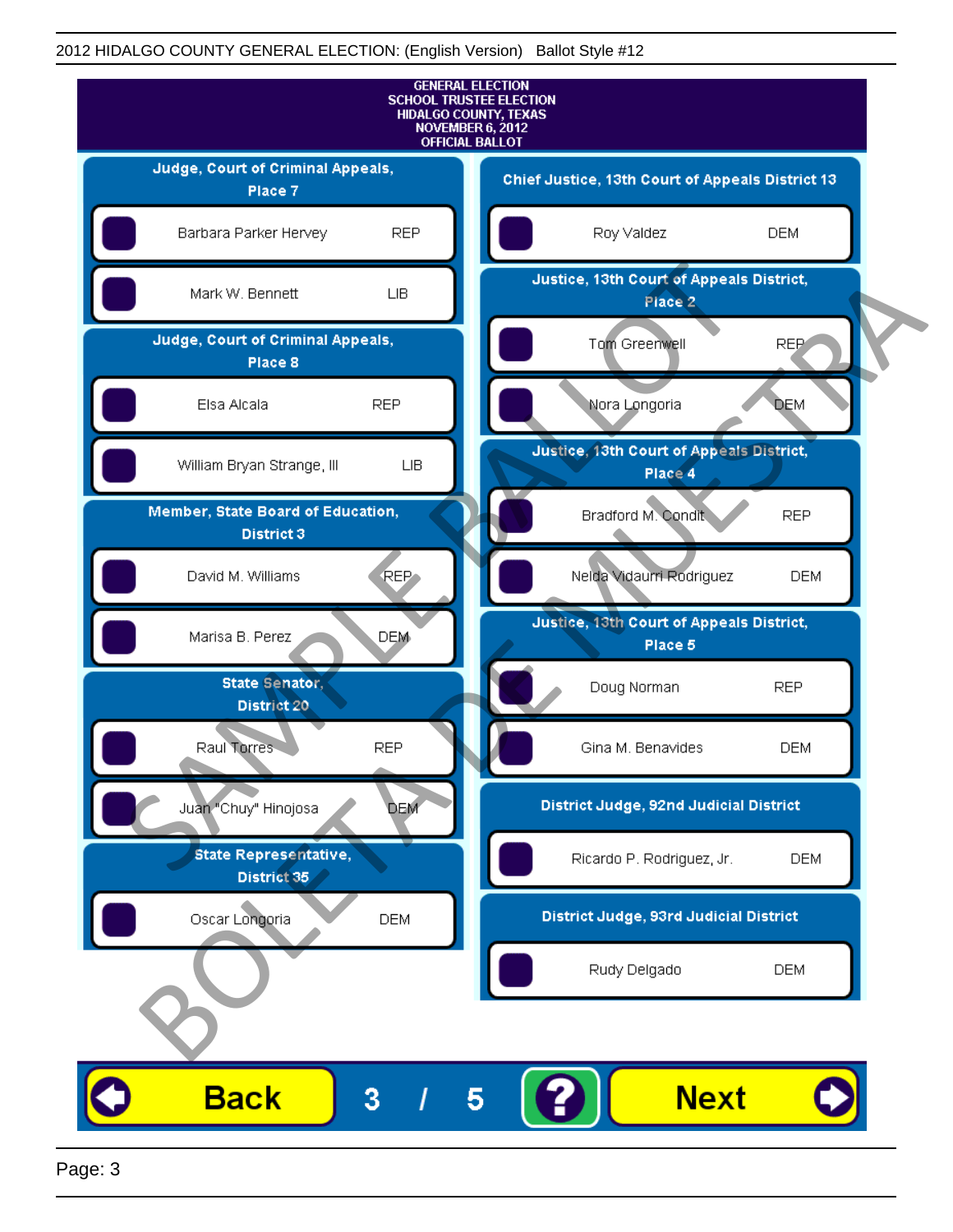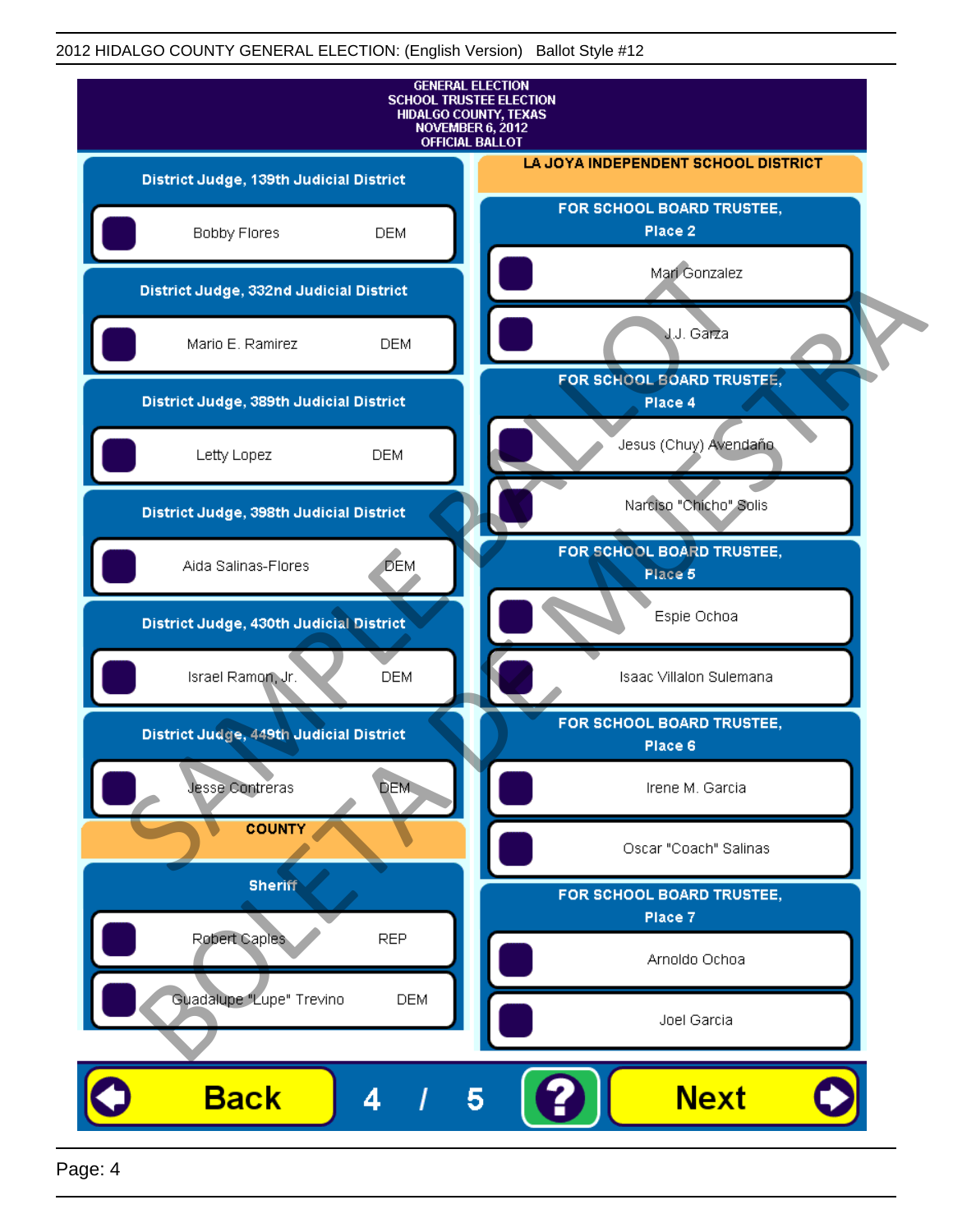# **GENERAL ELECTION** SCHOOL TRUSTEE ELECTION<br>HIDALGO COUNTY, TEXAS<br>NOVEMBER 6, 2012<br>OFFICIAL BALLOT

Review

#### UNOPPOSED CANDIDATES DECLARED ELECTED

Judge, County Court at Law No. 7 Sergio Valdez (DEM)

County Tax Assessor-Collector

Fall Paul Visitera, Precinct No. 1<br>
County Commissioner, Precinct No. 1<br>
SAC. Cutellar JF: (DEM)<br>
County Commissioner, Precinct No. 2<br>
Ulattice of the Peace, Precinct No. 2 Place 1<br>
Counter M. "Bobby" Contrers (DEM)<br>
Ulatt County Commissioner, Precinct No. 1<br>
Accounts: A County Commissioner, Precinct No. 3<br>
Use of the Peace, Precinct No. 1<br>
Siste of the Peace, Precinct No. 1<br>
There is a control of the County Commission (DEM)<br>
There is a cont

**Back** 

5

5

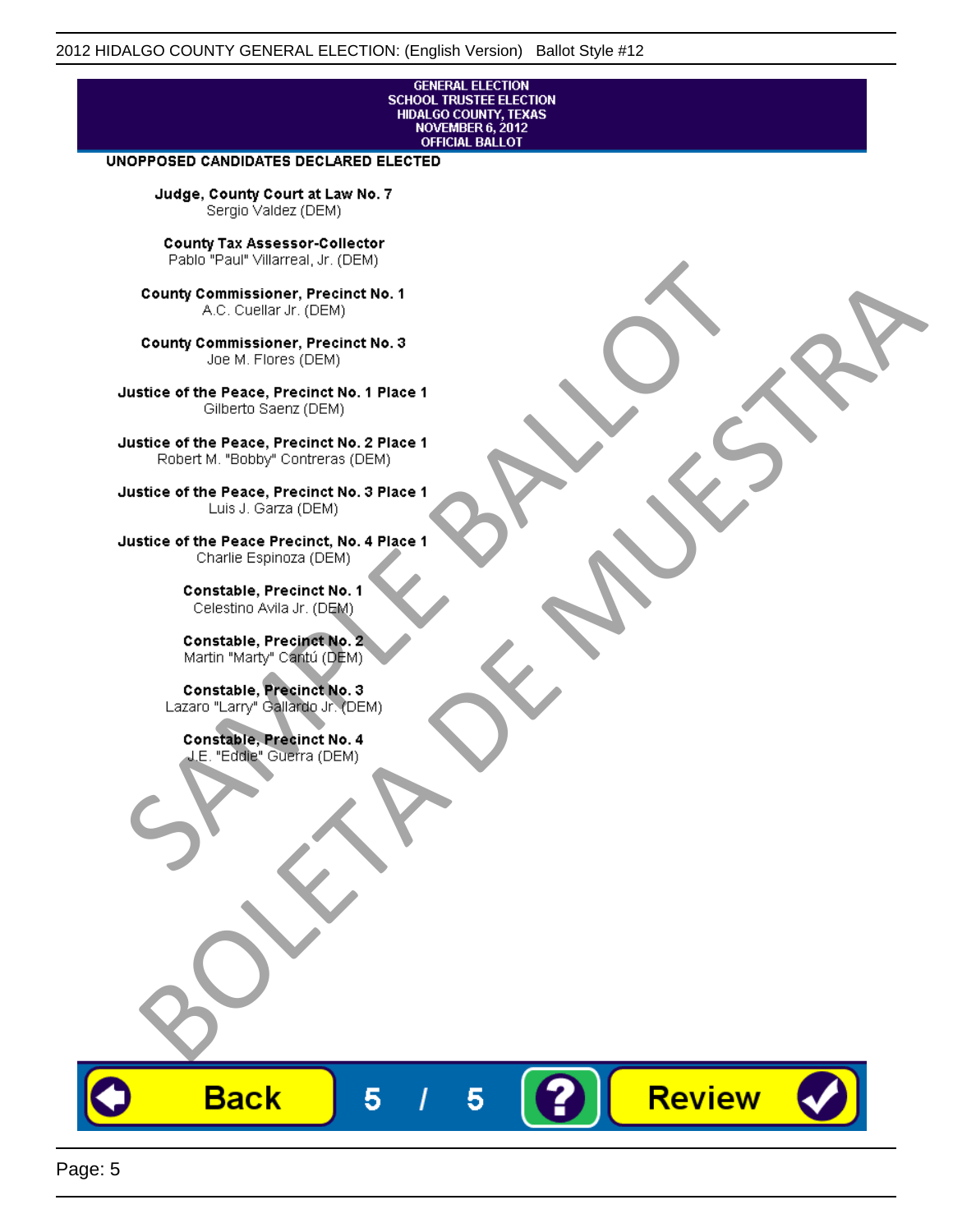## **Summary Ballot Instructions**

Press the candidate name or contest title to return to a contest.

Vote button will light up when

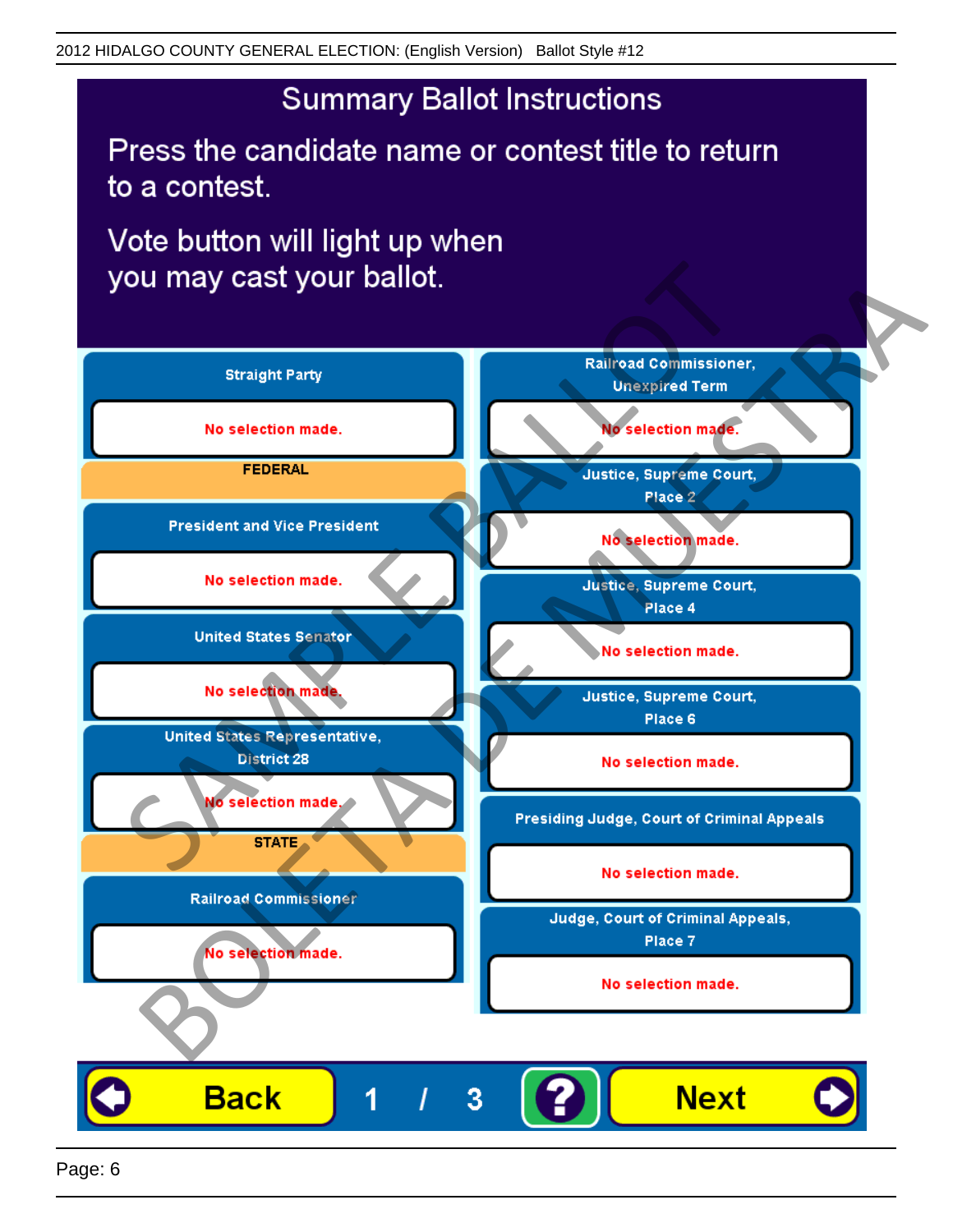## **Summary Ballot Instructions**

Press the candidate name or contest title to return to a contest.

Vote button will light up when